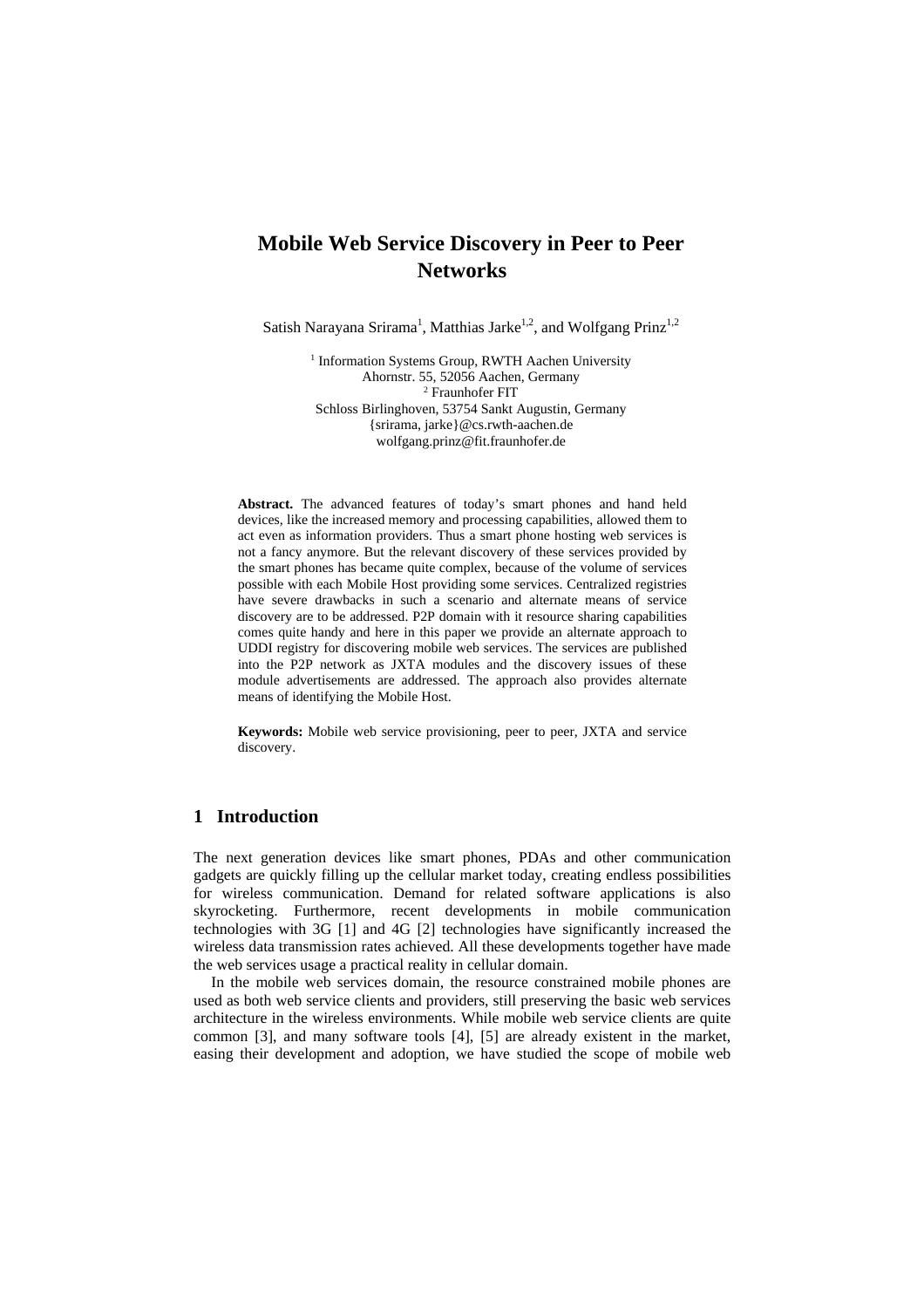service provisioning in one of our previous projects. In this project, we have developed a Mobile Host [6], capable of providing basic web services from smart phones. Extensive performance analysis of the Mobile Host was conducted and many applications were designed and developed proving the feasibility of concept.

While the applications possible with mobile web services are quite welcoming, the huge number of web services possible, with each Mobile Host providing some services in the wireless network, makes the discovery of these services quite complex. Proper discovery mechanisms are required for successful adoption of mobile web services into commercial environments. The traditional centralized UDDI based registries [7] have many limitations in this aspect and might not be the perfect solution for the mobile web service discovery. The dynamic nature of the mobile nodes further enhances this problem.

In this paper we are proposing an alternative means of discovering mobile web services. The method uses the peer to peer (P2P) [8] network for advertising the web services and depends on network for discovering the services. We have developed the solution using the JXTA network and its features, and were able to publish mobile web services and discover them from the smart phones, with reasonable performance latencies. In this paper we will provide our approach, evaluation results and share our experiences. The rest of the paper is organised as follows.

Section 2 discusses the concepts of mobile web services, provisioning and the mobile web service discovery issues. Section 3 discusses the concept of mobile web services in P2P networks, addressing the convergence of mobile web services and P2P systems. Section 4 discusses the approach of publishing and discovery of mobile web services in JXTA network and provides our evaluation results. Section 5 concludes the paper and proposes future research directions.

#### **2 Mobile Web Services**

Service Oriented Architecture (SOA) describes a new component model which relates distributed components, called services, to each other by means of formally defined interfaces [9]. Thus SOA provides loose coupling of cleanly encapsulate services. Usually, SOA is implemented by means of web services which enable application-toapplication communication over the Internet. SOA and Component-orientation are not new and SOA can also be realized with technologies like Common Object Request Broker Architecture (CORBA) [10] and DCOM (Distributed Component Object Model) [11]. But using web services for SOA provides certain advantages over other technologies. Web services are based on a set of still evolving, though well-defined W3C standards, that allow much more than, just defining interfaces.

Web services are self-contained, modular applications with their public interfaces defined and described using Web Services Description Language (WSDL) [12]. Web services provide access to software components through protocols like SOAP over different transmission protocols like HTTP, BEEP, UDP and etc [13], [14]. A service provider develops and deploys the service and publishes its description and access details (WSDL) with the UDDI registry. Any potential client, who queries the UDDI, gets the service description and accesses the service using SOAP. The quest for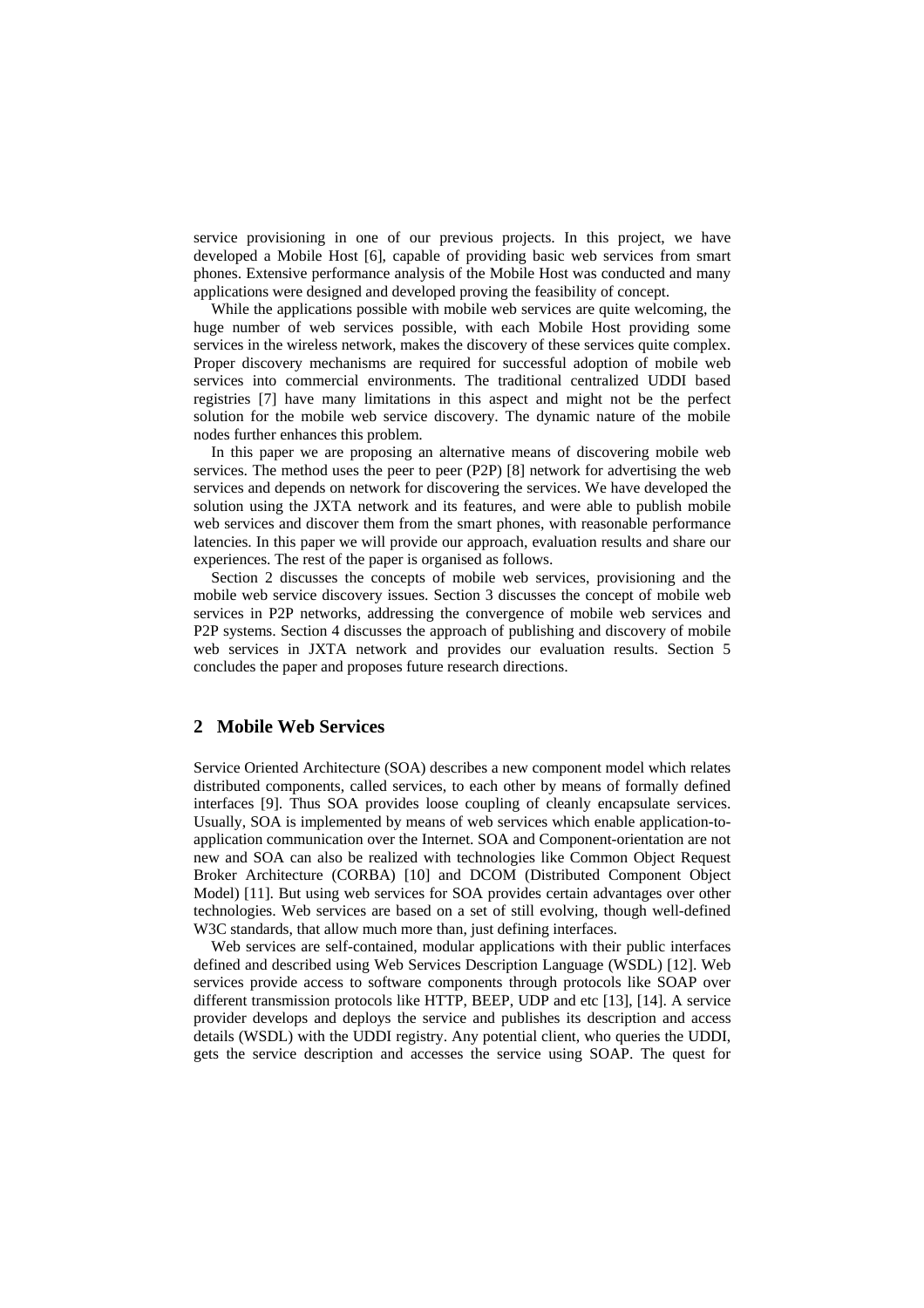enabling these open XML web service interfaces and standardized protocols also on the radio link, with the latest developments in cellular domain, lead to a new domain of applications, mobile web services. The developments in cellular world are two folded; firstly there is a significant improvement in device capabilities like better memory and processing power and secondly with the latest developments in mobile communication technologies with 3G and 4G technologies, higher data transmission rates in the order of few mbs were achieved.

### **2.1 Mobile Web Service Provisioning**

In the mobile web services domain, the resource constrained mobile devices are used as both web service clients and providers, still preserving the basic web services architecture in the wireless environments. While mobile web service clients are quite common these days, the research with providing web services from smart phones is still sparse. In our mobile web service provisioning project one such Mobile Host was developed proving the feasibility of concept.

Mobile Host is a light weight web service provider built for resource constrained devices like cellular phones. It has been developed as a web service handler built on top of a normal Web server. The SOAP based web service requests sent by HTTP tunneling are diverted and handled by the web service handler component. The Mobile Host was developed in PersonalJava on a SonyEricsson P800 smart phone [6]. The footprint of the fully functional prototype is only 130 KB. Open source kSOAP2 [15] was used for creating and handling the SOAP messages.

The detailed evaluation of this Mobile Host clearly showed that service delivery as well as service administration can be done with reasonable ergonomic quality by normal mobile phone users [16]. As the most important result, it turns out that the total web service processing time at the Mobile Host is only a small fraction of the total request-response time (<10%) and rest all being transmission delay. This makes the performance of the Mobile Host directly proportional to achievable higher data transmission rates. Similar implementations of Mobile Host were also possible with other Java variants like J2ME [17], for smart phones. We also have developed a J2ME based Mobile Host and its performance was observed to be not so significantly different from that of the PersonalJava version.

 Mobile Host opens up a new set of applications and it finds its use in many domains like mobile community support, collaborative learning, social systems and etc. Primarily, the smart phone can act as a multi-user device without additional manual effort on part of the mobile carrier. Many applications were developed and demonstrated, for example in a distress call; the mobile terminal could provide a geographical description of its location (as pictures) along with location details. Another interesting application scenario involves the smooth co-ordination between journalists and their respective organizations [16]. Most recently the scope of the Mobile Host in m-learning (mobile learning) domain is also being studied with applications like podcasting, mobile blogging, expertise finders and etc. The Mobile Host in a cellular domain is of significant use in any scenario which requires polling that exchanges significant amount of data with a standard server, for example a mobile checking for the updates of RSS feeds provided by a server. The Mobile Host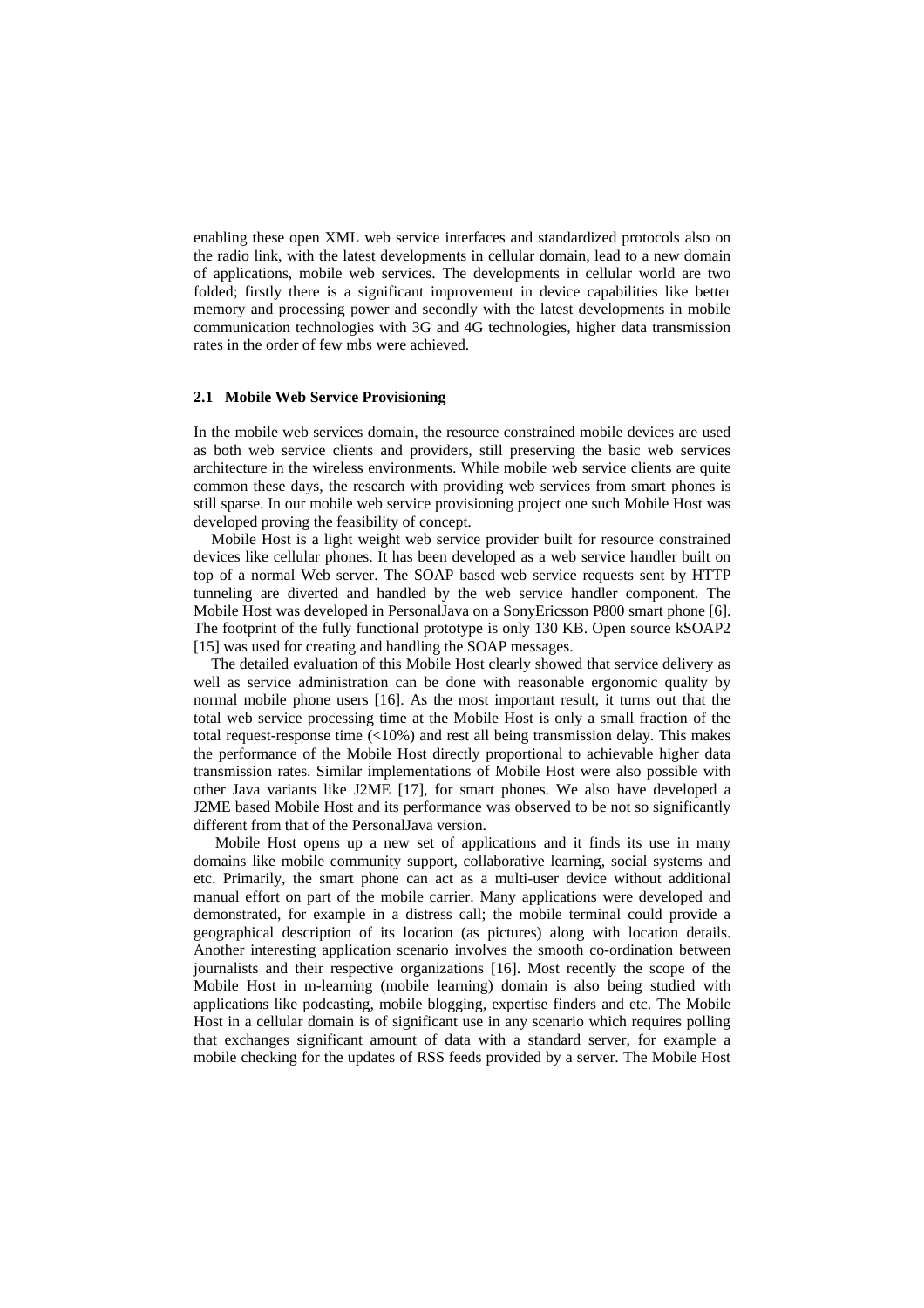can eliminate polling process as the RSS feeds can now be directly sent to the Mobile Host, when the RSS feeds updated [18].

From the commercial viewpoint, there can be a reversal of payment structures in the cellular world. While traditionally the information-providing web service client has to pay to upload his or her work results to a stationary server (where then other clients have to pay again to access the information), in the Mobile Host scheme responsibility for payment can be shifted to the actual clients -- the users of the information/services provided by the Mobile Host. Thus Mobile Host renders possibility for small mobile operators to set up their own mobile web service businesses without resorting to stationary office structures [6].

While the applications possible with mobile web services are quite welcoming, the huge number of web services possible, with each Mobile Host providing some services in the wireless network, makes the discovery of these mobile services in a cellular domain, quite complex.

#### **2.2 Discovery Issues**

Generally, the WSDL document, that defines and describes a web service, consists of information specific to the location of the service (binding information) and the operations (methods) the service exposes. The web services are published by advertising these WSDL documents in a UDDI registry. The registry maintains a reference of the WSDL documents. Any potential web service client searches for the service in the public registry, gets the description of the service and tries to access the service using the information specified by the WSDL. Since the Mobile Host is implemented on the smart phone, mostly by using the basic web services architecture, the standard WSDL and UDDI registry can theoretically be used to describe and publish the services. Obtaining the binding information of the mobile web services can be tricky as it needs the IP address of the Mobile Host, where the services are deployed. Different means of accessing the services deployed on the Mobile Host are observed in [16].

But in a commercial environment with Mobile Hosts, and with each Mobile Host providing some services in the wireless network, the number of services expected to be published could be quite high. In such a situation, a centralized solution is not a best idea, as they can have bottlenecks and can make single points of failure. Besides, mobile networks are quite dynamic due to the node movement. Nodes can join or leave network at any time and can switch from one operator to another operator. This makes the binding information in the WSDL documents, inappropriate. Hence the services are to be republished every time the Mobile Host changes the network. This process leaves many stale advertisements in the registry. Keeping up to date information of the published mobile web services in centralized registries is really difficult.

Hence we are studying alternate means of discovering the web services deployed with Mobile Hosts. Here we will be addressing our proposed solution using P2P networks. Before explaining the discovery of mobile web services in P2P network, we discuss the issues with Mobile Host's entry into P2P network.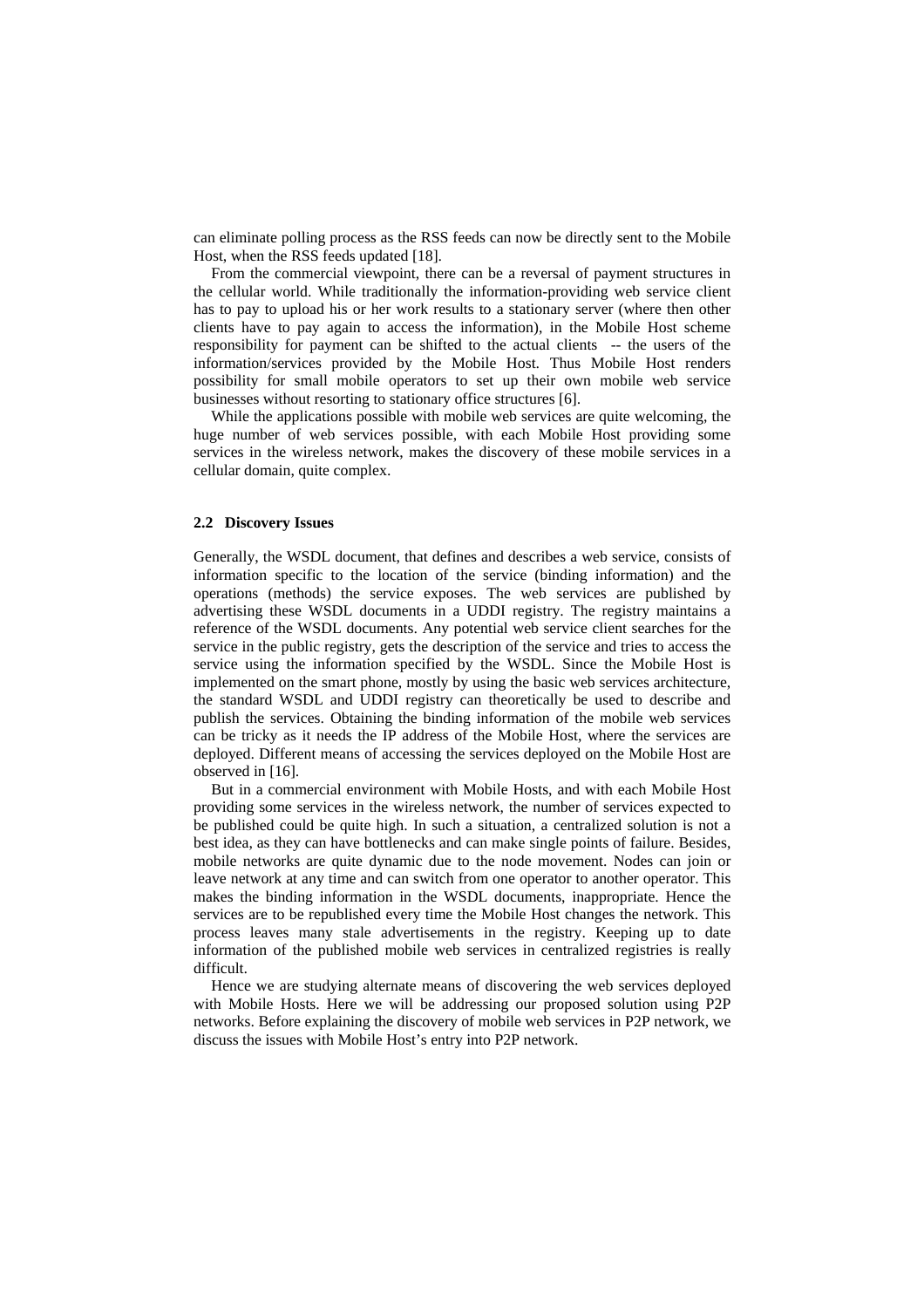### **3 Mobile Web Services in P2P Networks**

During our application analysis of Mobile Host, it was observed that most of the targeted collaborative applications, somehow converged to P2P applications and P2P offered a large scope for many applications with Mobile Host. P2P is a set of distributed computing model systems and applications used to perform a critical function in a decentralized manner. Peers are autonomous and in its pure form; each peer acts as both server and client. P2P takes advantage of resources of individual peers like storage space, processing power, content and achieves scalability, cost sharing and anonymity, and thereby enabling ad-hoc communication and collaboration. P2P systems have evolved across time and have wide range of applications and provide a good platform for many data and compute intensive applications [19], [20].

In order to adapt the Mobile Host to the P2P network, many of the current P2P technologies like Gnutella [19], Napster and Magi [21] are studied in detail. Most of these technologies are proprietary and are generally targeting specific applications. Only Project JXTA [22] offers a language agnostic and platform neutral system for P2P computing. JXTA technology is a set of open protocols that allow any connected device on the network ranging from cell phones and wireless PDAs to PCs and servers to communicate and collaborate in a P2P manner. JXTA enables these devices running on various platforms not only to share data with each other, but also to use functions of their respective peers. JXTA peers use XML as standard message format and create a virtual P2P network over these devices connected over different networks.

Combining JXTA and web services is not a completely new concept and at least for standalone systems some effort was already done by the research community. Here we mention some of these approaches. JXTA-SOAP project [23] was started by Kevin Burton. The JXTA-SOAP is a package which allows SOAP communication over the JXTA P2P network. Qu and Nejdl [24] discussed the exposition of existing JXTA services as web services; and also integrating web service enabled content providers into JXTA. Hajamohideen [25] discussed the use of SOAP services as web services in JXTA. The SOAP service is a customization of the peer group service with ability to send and receive SOAP messages via a JXTA transport.

Moreover from these developments the JXTA community has developed a light version of JXTA for mobile devices, called JXME (JXTA for J2ME). JXME works on MIDP supporting devices like smart phones. JXME simplified the Mobile Host's entry to P2P domain. JXME has two versions: proxyless and proxied. The proxyless version works similar to native JXTA, whereas the proxied version needs a native JXTA peer to be set up as its proxy. The proxied version is lighter of the two versions and peers using this version participate in binary communication with their proxies. Considering JXTA also eliminates many of the low level details of the P2P systems like the transportation details. The peers can communicate with each other using the best of the many network interfaces supported by the devices like Ethernet, WiFi, GPRS etc. Moreover JXTA dynamically uses either TCP or HTTP protocols to traverse network barriers, like NATs and firewalls.

Considering these advantages and features of the JXTA, the Mobile Host was adapted into the JXTA network, to check its feasibility in P2P network. Figure 1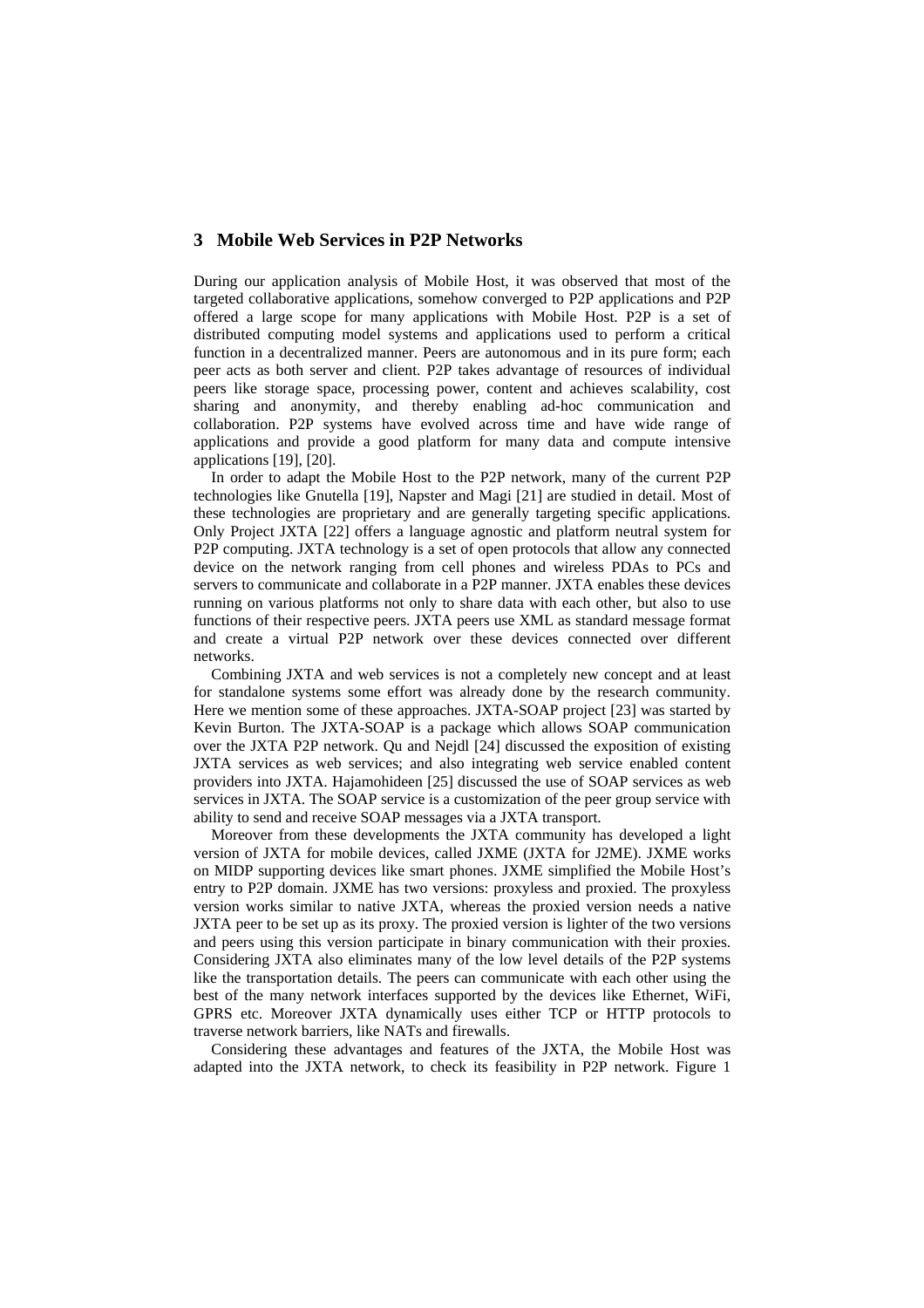

shows the architecture of final deployment scenario of Mobile Hosts in the JXME network.

**Fig. 1.** Virtual mobile P2P network with Mobile Hosts.

As shown in figure 1, the virtual P2P network is established in the mobile operator network with one of the node in operator proprietary network, acting as a JXTA super peer. JXTA network supports three types of peers to be connected to the network. The general peers are called Edge peers. An edge peer registers itself with a rendezvous peer to connect to the JXTA network. Rendezvous peers cache and maintain an index of advertisements published by their edge peers. Rendezvous peers also participate in forwarding the discovery requests across the P2P network. A relay peer maintains route information and routes messages to peers behind firewalls. A super peer has the functionality of both relay and rendezvous peers.

The super peer can exist at Base Transceiver Station (BTS) and can be connected to other base stations extending the JXTA network into the mobile operator network. Any Mobile Host or mobile web service client in the wireless network can connect to the P2P network using the node at base station as the rendezvous peer. The super peer can also relay requests to and from JXTA network, to the smart phones. With in this network, the participating smart phones can be addressed with both peer ID and the mobile phone number, thus eliminating the need for a public IP. The necessity of public IP for each smart phone is observed to be major hindrance for the commercial success of Mobile Host, even though IPV6 [26] promises such availability. Standalone systems can also participate in such a network as both rendezvous and relay peers, if the operator network allows such functionality, further extending the P2P network.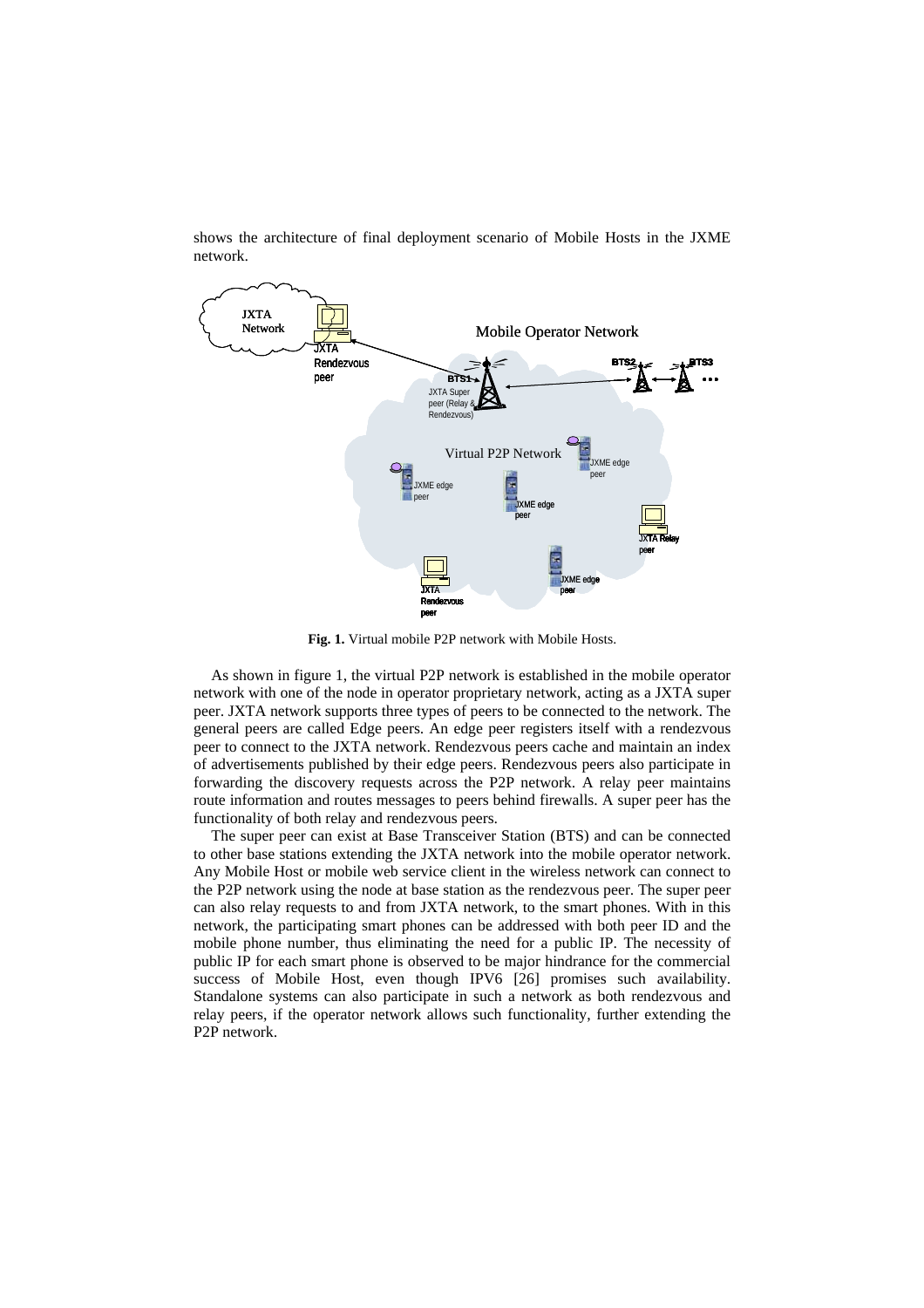## **4 Discovery of Mobile Web Services in JXTA Network**

In JXTA the decentralization is achieved with the advertisements. All resources like peers, peer groups and the services provided by peers in JXTA network are described using Advertisements. Advertisements are language-neutral metadata structures represented as XML documents. Peers discover each other, the resources available in the network and the services provided by peers and peer groups, by searching for their corresponding advertisements. Peers may cache any of the discovered advertisements locally. Every advertisement exists with a lifetime that specifies the availability of that resource. Lifetimes gives the opportunity to control out of date resources without the need for any centralized control mechanism. To extend the life time of an advertisement, the advertisements are to be republished.

Thus to achieve alternate discovery mechanism for mobile web services, the services deployed on Mobile Host in the JXTA network are to be published as JXTA advertisements, so that they can be sensed as JXTA services among other peers. JXTA specifies 'Modules' as a generic abstraction that allows peers to describe and instantiate any type of implementation of behaviour in the JXTA world. So the mobile web services are published as JXTA modules in the P2P network. The module abstraction includes a module class, module specification, and module implementation. The module class is primarily used to advertise the existence of a behaviour. Each module class contains one or more module specifications, which contain all the information necessary to access or invoke the module. The module implementation is the implementation of a given specification. There might be more than one implementation for a given specification across different platforms.

To publish the mobile web services in the JXTA network, a standard Module Class Advertisement (MCA) is published into the P2P network, declaring the availability of a set of web service definitions, in that peer group. Once new web services are developed for the Mobile Host, the WSDL descriptions of these services are incorporated into the Module Specification Advertisements (MSA), and are published into the P2P network. The MSAs are published into JXME network with an approximate life time that specifies the amount of time the Mobile Host wants to provide the service. The MSAs are cached at rendezvous peers or any other peers, with sufficient resource capabilities. Once the life time expires the MSAs are automatically deleted from the P2P network, thus avoiding the stale advertisements. If the Mobile Host wants to extend the life time of the provided service, the MSA can be republished. The MSA can be published into the network by a service developer or even by the Mobile Host. The structure of the MSA is shown in figure 2.

```
<?xml version="1.0" encoding="UTF-8"?> 
<jxta:MSA> 
  <MSID> . . . </MSID> 
  <Name> . . . </Name> 
  \langleCrtr> \ldots \langleCrtr><SURI>...</SURI><Vers> . . . </Vers> 
  <Desc> . . . </Desc> 
  \epsilonParm\sim
```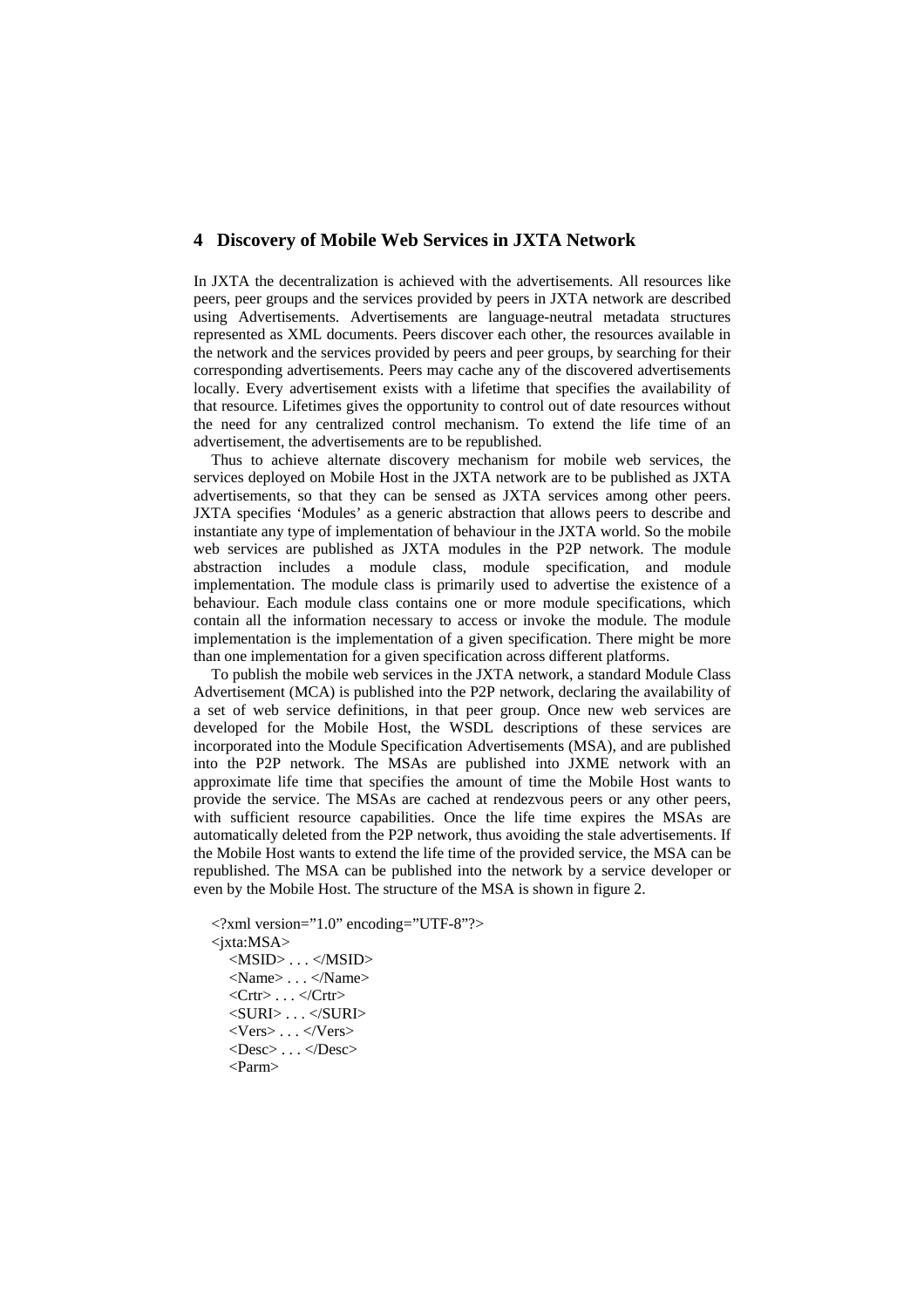```
 <WSDL> 
               <definitions …> 
                       <message …> . . . </message> 
                       <portType …> . . . </portType> 
   . . . 
              </definitions> 
      <WSDL> 
  </Parm> 
  <jxta:PipeAdvertisement> . . . </jxta:PipeAdvertisement> 
  \langleProxy> . . . \langleProxy>
  <Auth> . . . </Auth> 
</jxta:MSA>
```
**Fig. 2.** Structure of module specification advertisement (MSA) advertising a web service.

The MSA contains unique identifier (MSID) that also includes the static Module Class ID, which identifies the web services module class advertisement. The other elements of MSID include name, creator, specification and description of the advertisement. The optional element Parm consists the description (WSDL) of the web service being advertised. The PipeAdvertisement consists the advertisement of the pipe which can be used to connect to the specific web service deployed on the Mobile Host. The receiving endpoint of the pipe can be addressed with a Peer ID of the respective peer. Thus if the invocation of mobile web service is across the JXTA network, using pipes, the need for public IP is eliminated. This sort of invocation is being studied and for the time being the Mobile Host is addressed with IP and once the web services are discovered the communication between the Mobile Host and mobile web service client is still SOAP over HTTP. The remaining two elements, Proxy and Auth from MSA carry the proxy module and the security (authentication) information of the wed service module.

The module specification advertisements carrying the web service descriptions can be searched by name and description parameters. The JXTA API provides a simple keyword search on the name and description elements of the modules advertised in mobile P2P network. As we are considering about huge numbers of mobile web services, these basic parameters might not be sufficient to find out the exact search results. In fact, some valuable information like context information may not be included in these basic XML tags. Moreover we would like to extend the search criteria to the WSDL level. This means that search parameters would not be restricted to module specification advertisement details. The search will also extend by looking up the WSDL tags and information. The main idea behind this approach is that people usually express their opinion by using frequently used words and the frequency of a keyword in WSDL description is also relevant. To handle this, advanced discovery of mobile web services in P2P, index searching tools are used to match the best suited services.

This detailed search mechanism might not be performed at the JXME edge peer because of the resource limitations of the smart phones. The advanced search mechanism can be shifted to a standalone distributed middleware. In this domain, we are trying to realize an Enterprise Service Bus (ESB) [27] based "Mobile Web Services Mediation Framework" (MWSMF) [28], which maintains the individual user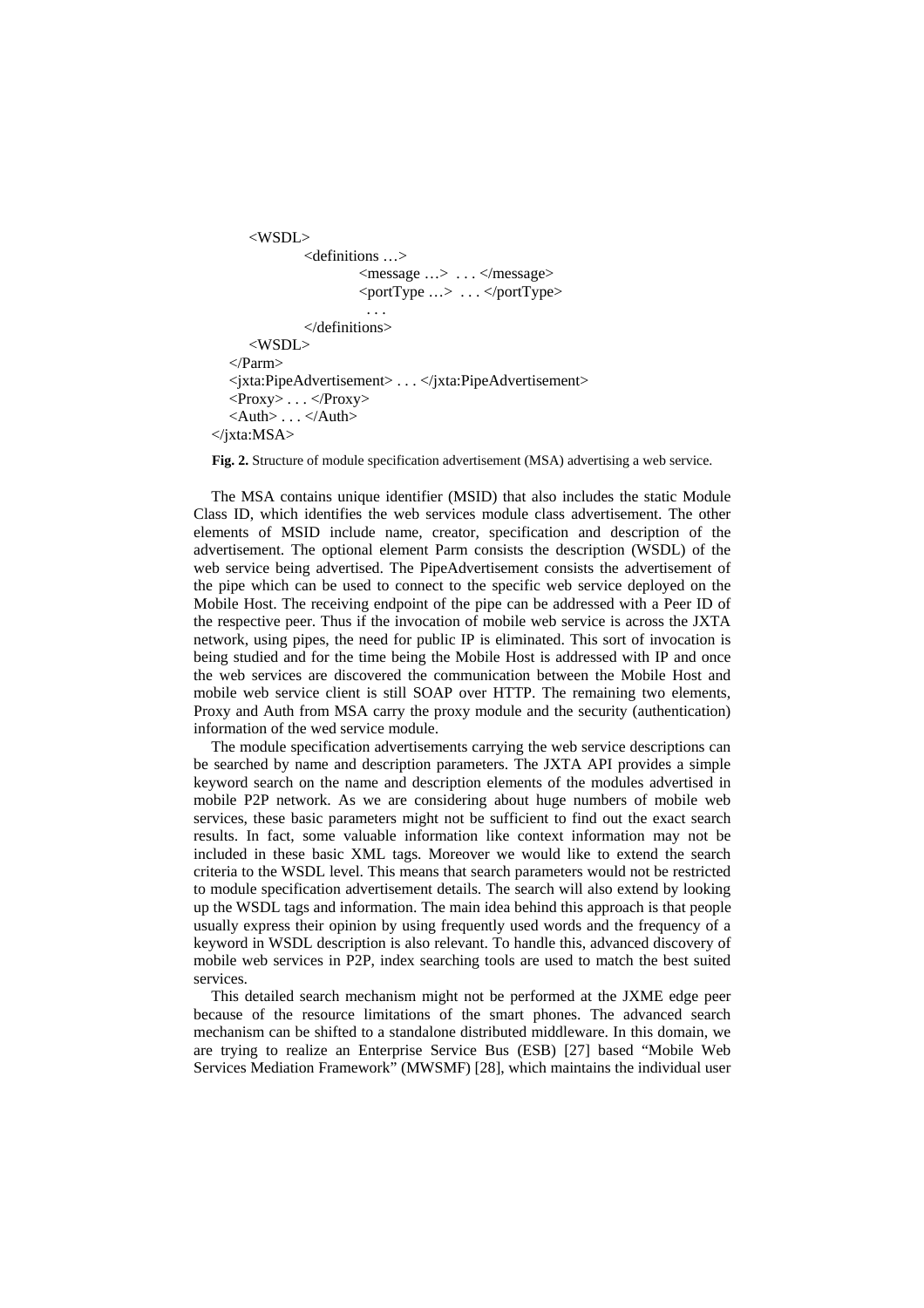profiles, personalization settings and context sensitive information. ESBs are the emerging infrastructure components for realizing SOA and enterprise integration. In the scenario where the Mobile Host uses the proxied version of JXME, the proxy node can be a participant in the mediation framework, handling the discovery issues.

#### **4.1 Advanced Matching/Filtering of Services**

As already discussed, the basic mobile web service discovery in JXTA networks, across module specification advertisements is purely based on text based keywords. Hence the search returns a large number of resulted services, returning every service that matches the keyword. Since the discovery client in this scenario is a smart phone, the result set should be quite small so that the user can scroll through the list and can select the intended services.

Subsequently to order the JXTA search resulted services according to their relevancy, Apache Lucene tool [29] is used. Lucene is an open source project hosted by Apache and provides a Java based high-performance, full-featured text search engine library. Lucene allows to add indexing and searching capabilities to user applications. Lucene can index and make searchable any data that can be converted to a textual format. Using the tool and its index mechanism the search results were ordered/filtered and the advanced matched services were returned to the discovery client.

Modules advertising the web services in JXTA can also be properly categorized using peer groups. Web services of the same category like services of same publisher, same business type can thus be published in the same peer groups. Hierarchies of peer groups can be maintained in JXTA. Categories help in identification or classification of all the web service types and help in easy discovery of web services. The peer groups thus simulate the tModel feature of the UDDI. Currently we are studying to compare the P2P discovery approach with UDDI and are trying to join the best features of UDDI into our mobile P2P discovery approach.

Once the mobile web services were discovered from the P2P network, the mobile user can scroll through the list of services and can select the best possible service. The web service invocation client is dynamically generated at the proxy using the WSDL2Java tools [4] and is downloaded and installed into the smart phone. The deployed client software can then be used to access the service from the Mobile Host. Alternatively mobile applications were developed by composing multiple services and the applications were advertised into the P2P network and were shared using P2P file sharing mechanisms.

#### **4.2 Evaluation of Mobile Web Service Discovery**

To evaluate the approach, a JXTA P2P network is established with smart phones connecting to a stand alone relay peer. The relay also acts as a JXME proxy for the mobile phones and thus connecting them to the JXTA network. The relay peer is connected to a stand alone PC, which acts as a rendezvous peer. The rendezvous peer can further connect to other rendezvous peers. Thus the P2P network is established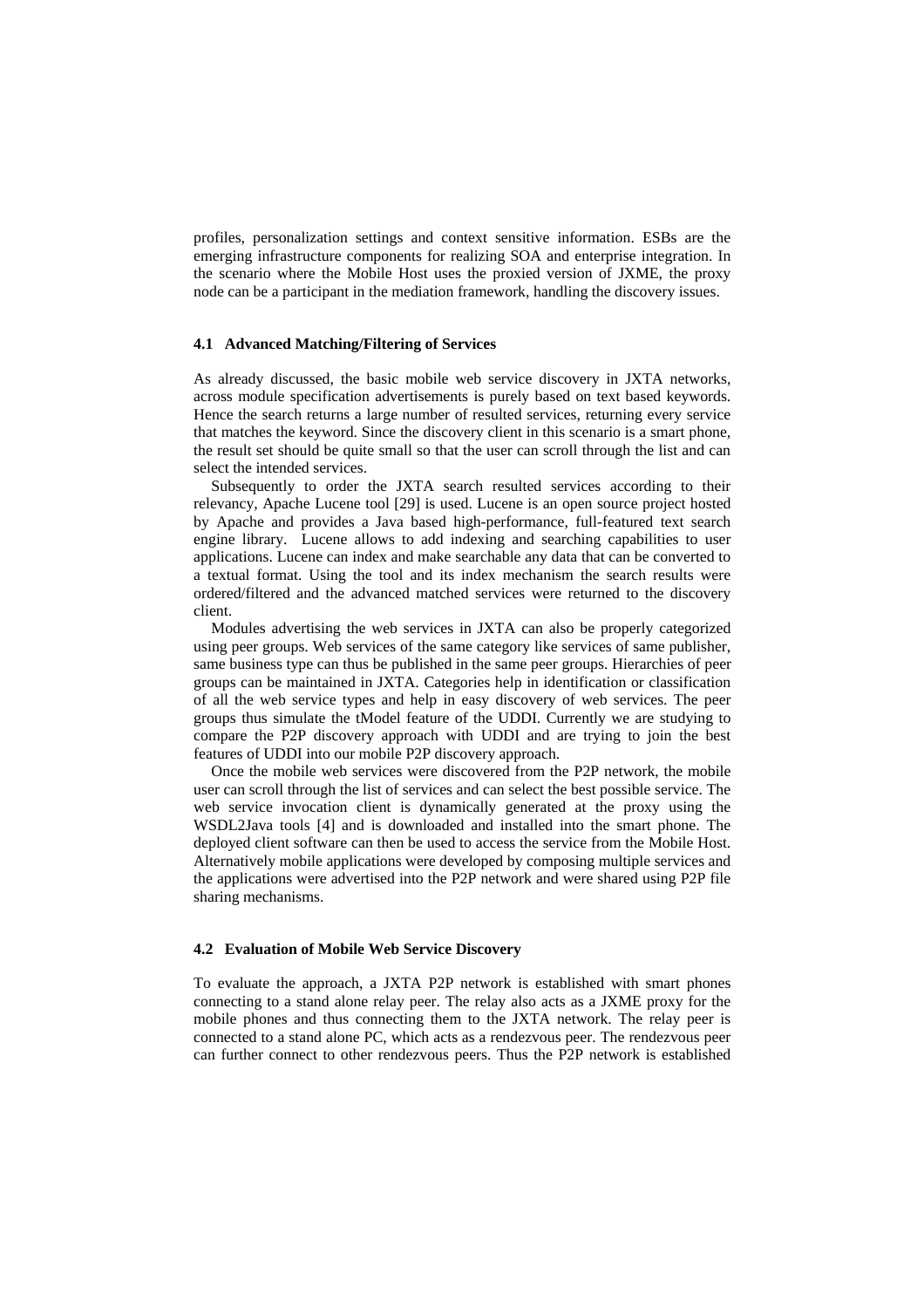and the network is extended to public JXTA network. The JXME P2P scenario is shown in figure 3.

The mobile web services developed for the Mobile Hosts were deployed on the P910i based Mobile Hosts and the services were advertised according to the approach at the rendezvous peer1. Some of the example services used for this discovery are the mobile picture service that advertised the pictures taken by the smart phone, weather service, and some other basic services providing sensory information collected by the smart phone, used in health care systems of individuals. After publishing these basic services, alternate smart phones connected to the P2P network using the relay peer, shown in figure 2, searched for the services in the P2P network. The smart phones were successful in identifying the services in the P2P network, with reasonable performance penalties. The discovery process took less than a second for most of the services. The scalability of the approach is yet to be verified once the UDDI mapping is finalized.



**Fig. 3.** The P2P based mobile web service discovery evaluation scenario.

Since the approach is keyword based search and the search also extended to WSDL parameters, the relevancy of the resulting services were observed to be a little indistinguishable. Mobile web service clients generally prefer using services of the Mobile Host based on several context parameters such as location, time, device capabilities, profiles, and load on the Mobile Host etc. Most of these details can not be provided just based on keywords. Once the P2P discovery approach finds its way in to the real-time environment, with each Mobile Host providing some services, providing the context information like user profiles and device capabilities is crucial in achieving much valid results.

Semantic matching of services gives the most appropriate and relevant results for mobile web service discovery. The service context and device profiles can be described using ontology-based mechanism. For describing the semantics of services, the latest research in service-oriented computing recommends the use of Web Ontology Language (OWL) [30] based Web Ontology Language for Services (OWL-S) [31]. OWL-S is an ongoing effort to enable automatic discovery, invocation, and composition of web services.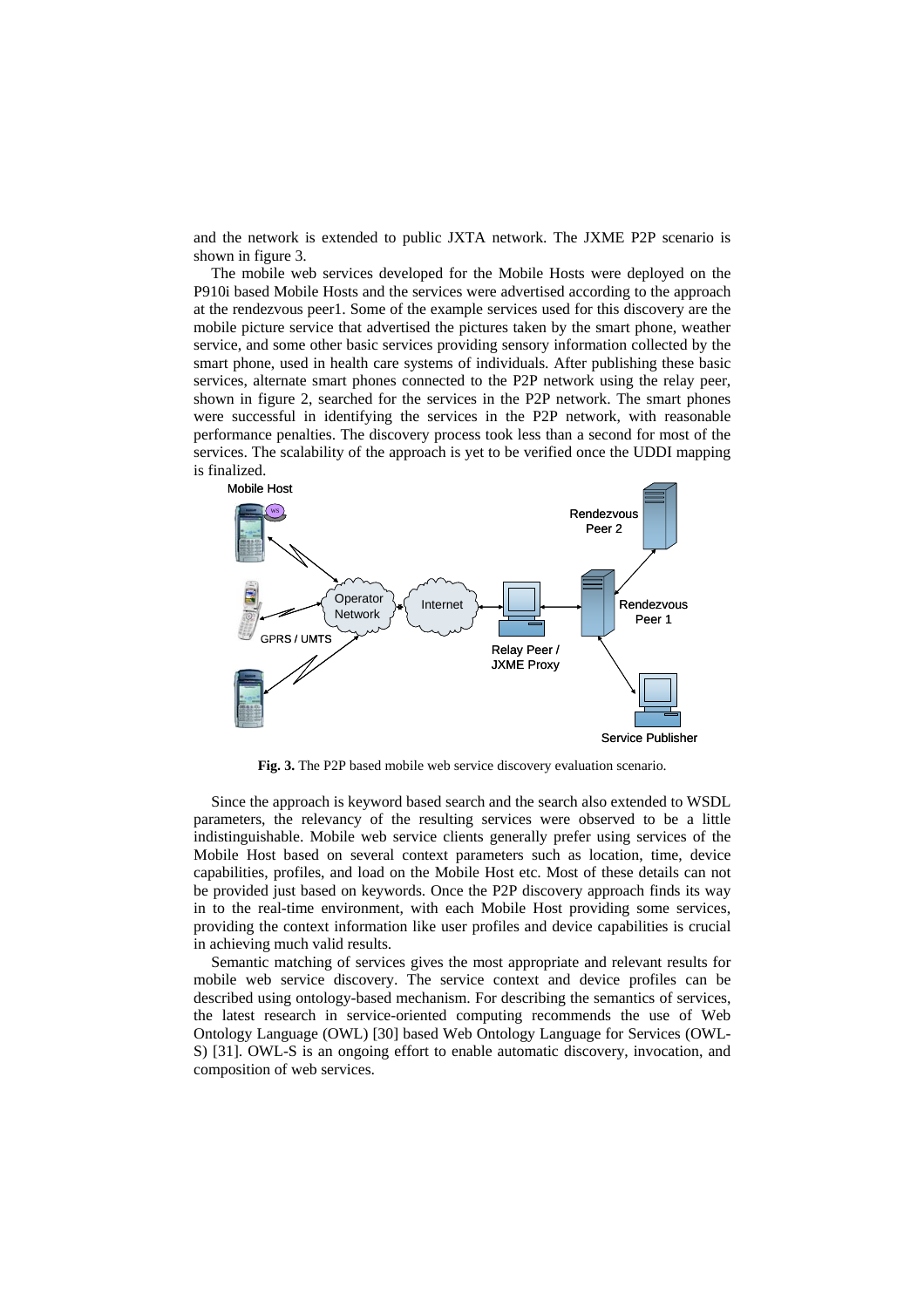But the semantic discovery process is heavy, in terms of both resource consumption and performance latencies like extra delay. So after the analysis of our approach, we suggest using the P2P discovery mechanism first to reduce the search space. The resulted services can then be matched semantically for the most relevant results. Just as a hint, in terms of numbers, the advanced matching of services should return a set of approximately 50 services, of which the semantic matching should reduce the services to a scrollable set (5 - 10) for the smart phones.

## **5 Conclusion and Future Research Directions**

The paper addresses the concept of publishing and discovery of web services deployed with Mobile Hosts in P2P networks. The approach makes use of the JXTA modules feature and provides an alternative means for discovering the mobile web services. The approach clearly solves the problem of discovering huge number of mobile web services, using resources of individual peers effectively, and at the same time eliminates the problem of inactive (stale) services.

The scalability of the approach is yet to be verified and its mapping with UDDI registry is being studied. We are also interested in extending the approach to the semantic web services domain. Basically we are looking at context aware service discovery considering device, location, and time context and user preferences of the smart phones.

Apart from the discovery mechanism, accessing the mobile web service in JXTA network, apart from the IP network is also of high interest. The access mechanism provides alternative means of addressing the Mobile Hosts and thus eliminates the need for public IP for all participating Mobile Hosts, in an operator proprietary cellular network.

**Acknowledgments.** This work is supported by German Research Foundation (DFG) as part of the Graduate School "Software for Mobile Communication Systems" at RWTH Aachen University and partly by the Research Cluster Ultra High-Speed Mobile Information and Communication (UMIC) (http://www.umic.rwth-aachen.de/)

#### **References**

- 1. 3GPP: Third Generation Partnership Project. http://www.3gpp.org/ (2006)
- 2. 4G Press: World's First 2.5Gbps Packet Transmission in 4G Field Experiment, http://www.4g.co.uk/PR2006/2056.htm (2005)
- 3. Balani, N.: Deliver Web Services to mobile apps, IBM developerWorks, (2003)
- 4. Sun: Sun Java Wireless Toolkit. http://java.sun.com/products/sjwtoolkit/ (2006)
- 5. IBM: WebSphere Studio Device Developer. http://www-306.ibm.com/software/wireless/wsdd/ (2006)
- 6. Srirama, S., Jarke, M., Prinz, W.: Mobile Web Service Provisioning. In: Int. Conf. on Internet and Web Applications and Services (ICIW06). IEEE Computer Society (2006) 120-125